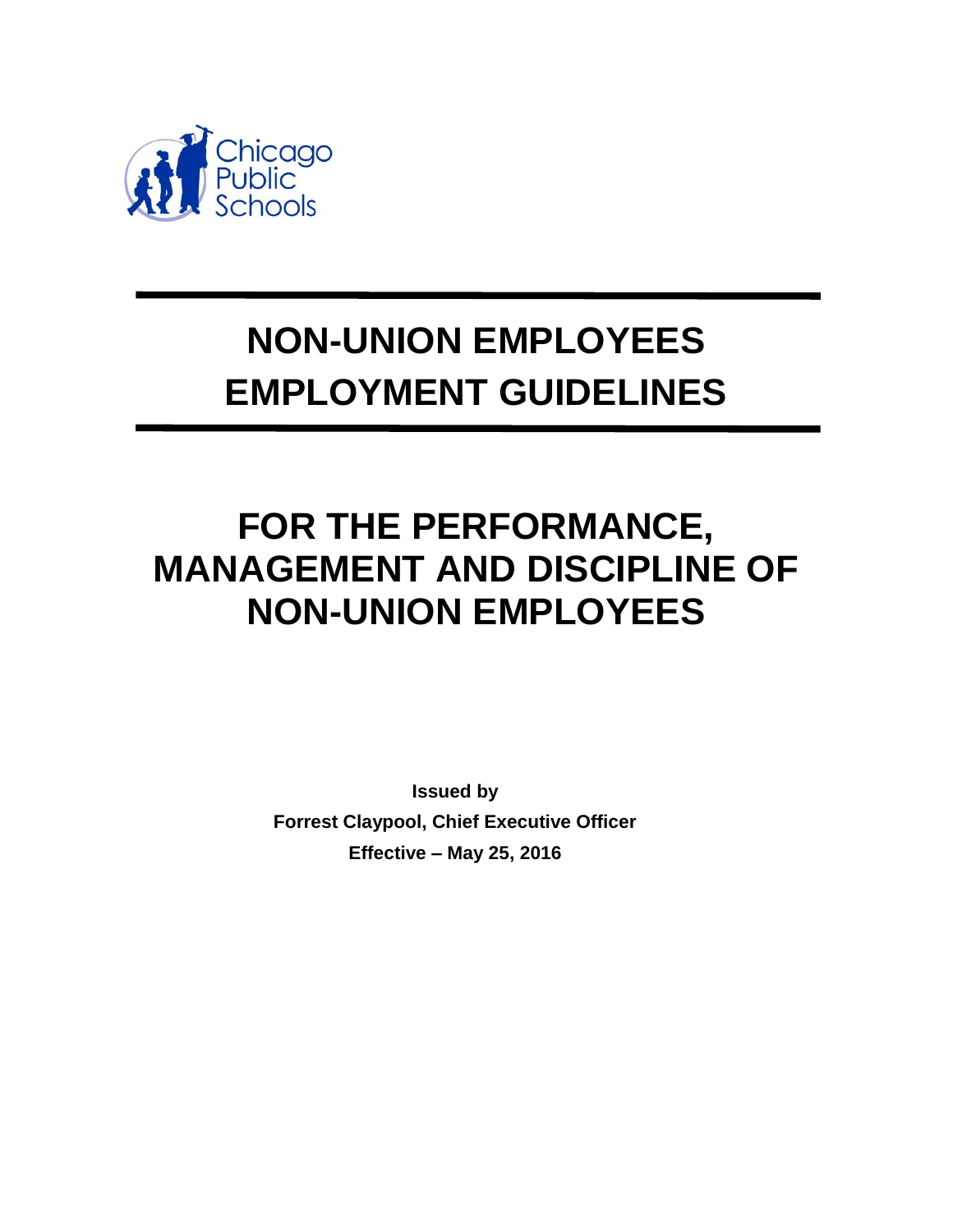### **Non-Union Employee Employment Guidelines**

### **Table of Contents**

| <b>Section</b>                                                    | Page |
|-------------------------------------------------------------------|------|
|                                                                   |      |
| 1. Performance Management and Discipline of Non-Union Employees2  |      |
|                                                                   |      |
|                                                                   |      |
|                                                                   |      |
| D. Discipline and Discipline Process for Non-Union Employees5     |      |
|                                                                   |      |
| <b>Appendixes:</b>                                                |      |
| Appendix A - Performance Improvement Plan for Non-Union Employees |      |
| <b>Appendix B – Misconduct Form</b>                               |      |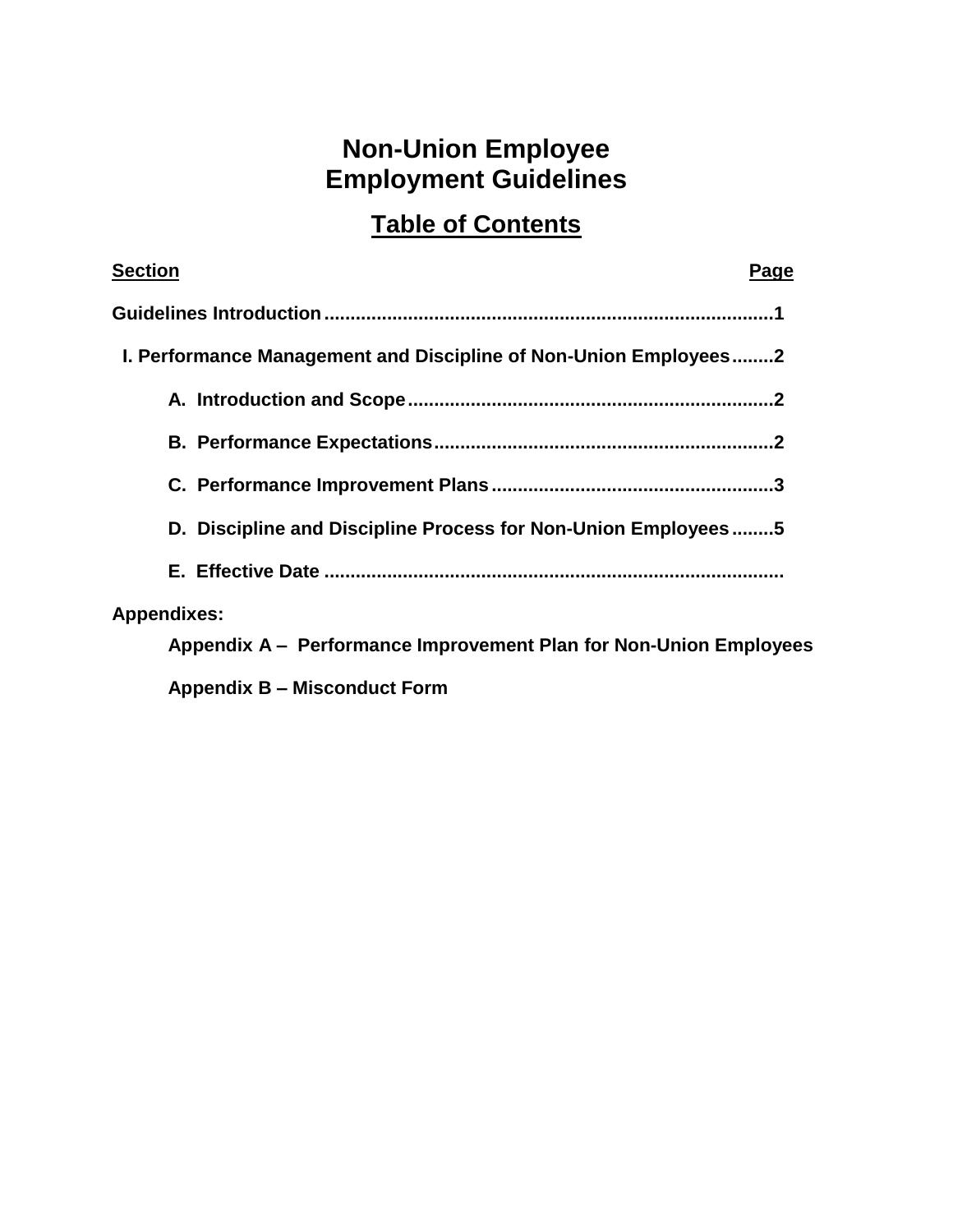#### **GUIDELINES INTRODUCTION**

These non-union employee employment guidelines are issued by the Chief Executive Officer in accordance with the authorities granted under Board Rules 4-1(a), 4-5(b), and 4-7.

All full-time employees are classified as probationary employees for the first twelve (12) months of employment with the Board. Any period of absence from work in excess of five (5) days during the probationary period, including, but not limited to, approved leaves of absence shall extend the probationary period for a period of time equal to the absence. For probationary employees promoted or appointed to a different position, their probationary period shall be extended for sixty (60) days.

These guidelines are intended to establish professionally sound and respectful performance management practices for managers and employees. They are not intended to impose contractual obligations on the Board of Education or to create rights for employees with respect to any term or condition of employment. Consistent with Board Rule 4-5(b), employees covered by these guidelines are and shall remain at-will employees who serve at the pleasure of the Board and/or the Chief Executive Officer. They may be removed from their positions and their employment relationship with the Board ended for any or no cause and with or without notice.

#### **These guidelines are not to be construed as containing binding terms and/or conditions of employment. They should not be considered a contract.**

These guidelines may be amended and reissued, in whole or in part, as deemed necessary and appropriate by the CEO.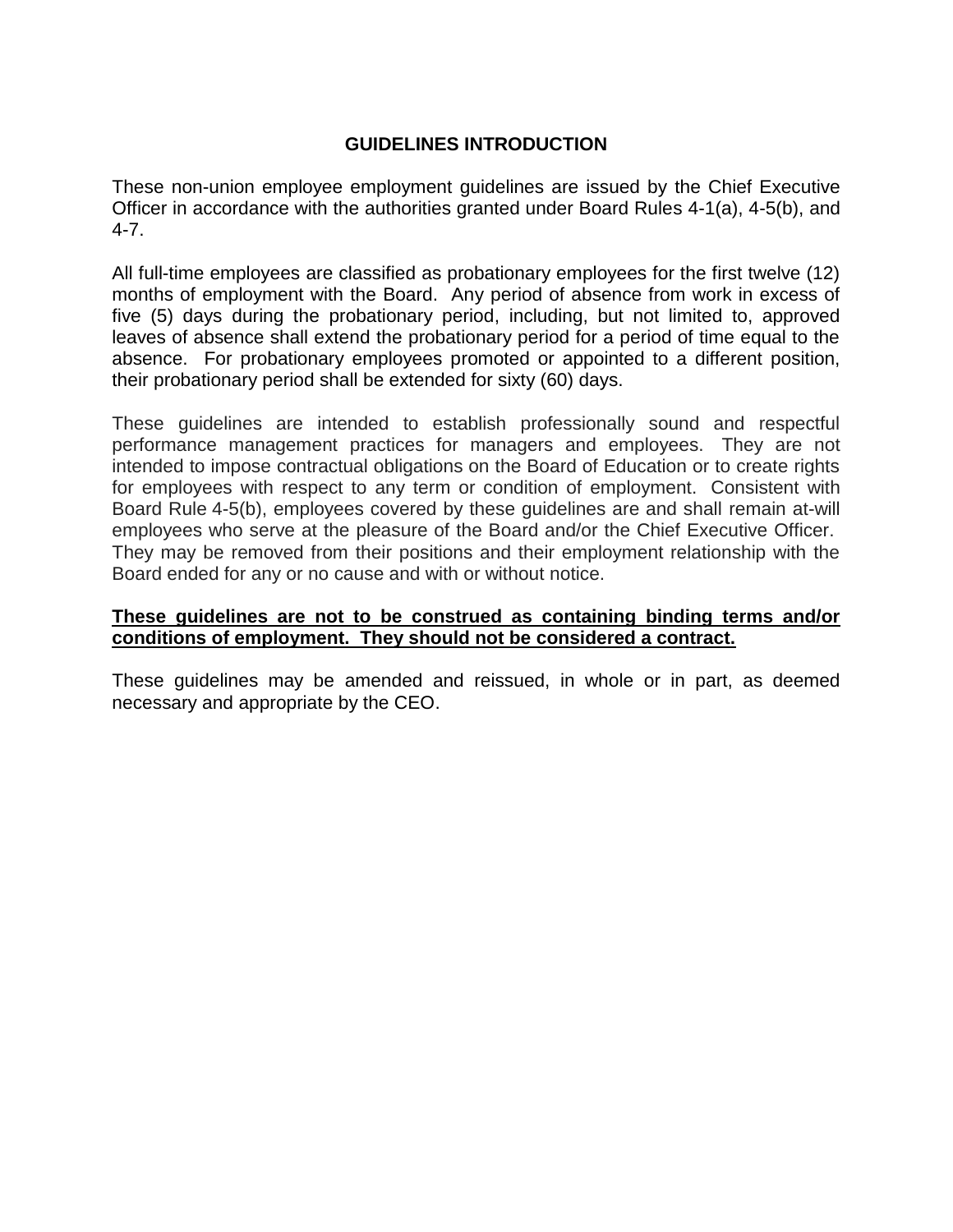#### **PERFORMANCE MANAGEMENT AND DISCIPLINE OF NON-UNION EMPLOYEES**

#### **A. Introduction and Scope**

These guidelines are a general statement of performance expectations, performance improvement planning and disciplinary procedures for misconduct. **These performance management and discipline guidelines are not intended to limit or restrict in any way the Board's right to discharge a non-union employees for cause. Moreover, these guidelines are not to be construed as containing binding terms and/or conditions of employment. They should not be considered a contract.** The CEO reserves the right to change the content of these guidelines as the CEO deems necessary.

**Non-union employees serve on an at-will basis at the pleasure of the CEO and have no property right to their position, employment or expectation of continued employment and therefore are not entitled to the performance management measures or disciplinary process outlined in Section I of these guidelines. At-will employees may be discharged from employment with or without cause and with or without prior notice.**

#### **B. Performance Expectations**

The Board is a public employer that requires its employees to perform their job duties and responsibilities in a manner that promotes the best interests of the students of the Chicago Public Schools, furthers the goals of the Chicago Public Schools, and results in the highest level of public trust and confidence.

If a non-union employee is not performing in a manner that satisfies the requirements of the position or has acted in a manner that is not in the best interests of the Chicago Public Schools, an assessment of the situation should occur at the onset to identify whether the concern is based upon a lack of performance or misconduct.

"Performance" relates to an employee's competence/ability to fulfill the duties and responsibilities of their position. "Misconduct" relates to compliance with rules, policies and behavioral norms.

In addition to determining whether the concern is related to a lack of performance or misconduct, a determination must also be made as to the appropriate steps to be taken to change the unwanted conduct including training and the timeline within which sufficient improvement will be evidenced. Once the appropriate action has been identified, the supervisor follows the steps for issuing either a Performance Improvement Plan as outlined in section C. or a misconduct form as set forth in section D. below.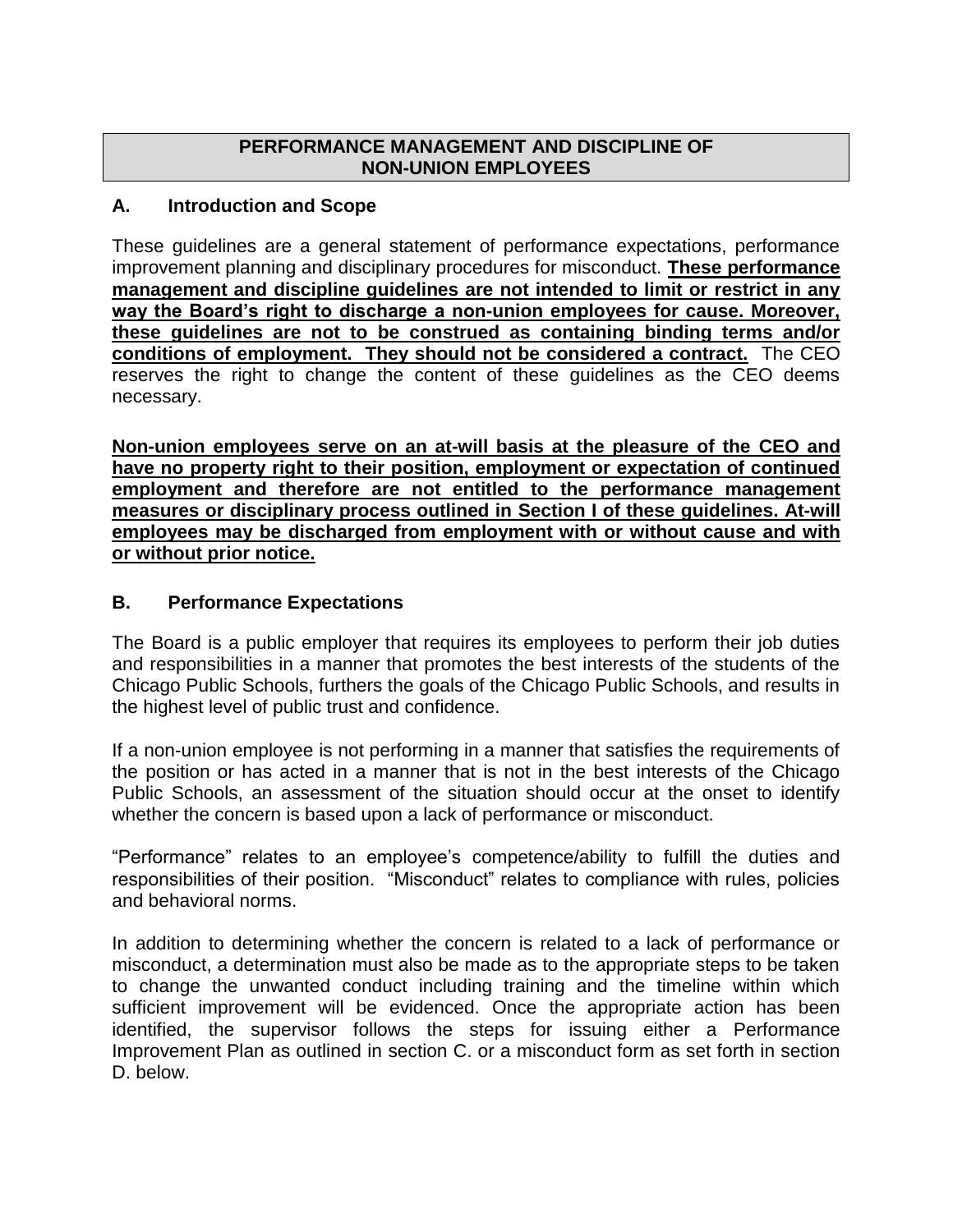#### **C. Performance Improvement Plans**

The supervisor may place a non-union employee on a Performance Improvement Plan ("PIP") when his/her performance falls below expectations. A PIP is a written plan that a supervisor, in his/her discretion, may use which sets forth specific and measurable objectives that will help improve performance. A PIP can be issued at any time that a performance deficiency becomes apparent. The issuance of a PIP is not necessarily tied to an employee's annual performance evaluation. See Appendix for PIP form.

The timeline typically afforded an individual to demonstrate significant improvement under a PIP is typically 60 calendar days in length, however, this may vary based upon individual circumstances. Supervisors reserve the right to modify the length of the PIP with support of the Talent Office.

The following steps outline the preparation needed to administer the PIP:

*Step 1: Prepare:* Before issuing a PIP, the employee's supervisor shall consider the following factors: (1) the seriousness of the performance deficiency; (2) the number of times the performance deficiency has occurred; (3) prior performance deficiencies; (4) the length of time between performance deficiencies; (5) the level of cooperation of the employee; (6) the employee's work history; and (7) the totality of the circumstances.

The PIP process shall start with an initial meeting and will progress with regularly scheduled follow-up meetings.

The PIP should include the following information:

- Name and identification number of employee who is receiving the PIP
- Date the PIP is issued
- Stage of the PIP you are completing
- Clear and comprehensive detail of the underlying Performance/Conduct giving rise to the PIP including facts and dates of prior efforts to address the performance/conduct concerns
- Clear and comprehensive explanation of the expectations of the performance that must improve
- Action Plan describe actions that will assist in improvement
- Schedule of follow up date(s) of subsequent meetings
- Talent Office Approval of the PIP prior to issuance

The Plan shall identify the employee's performance deficiencies, state the performance expectations, including a statement about the consequences for not meeting these objectives, and identify an action plan for improving. The supervisor shall consider if the employee may require any additional resources including but not limited to training or coaching in order to attain the objectives set forth in the PIP.

*Step 2: Review of PIP:* Prior to meeting with the employee, the supervisor shall request a review of the PIP and approval to administer the PIP from the Talent Office. The purpose of the Talent Office review is to ensure that the PIP is fact-based, clear and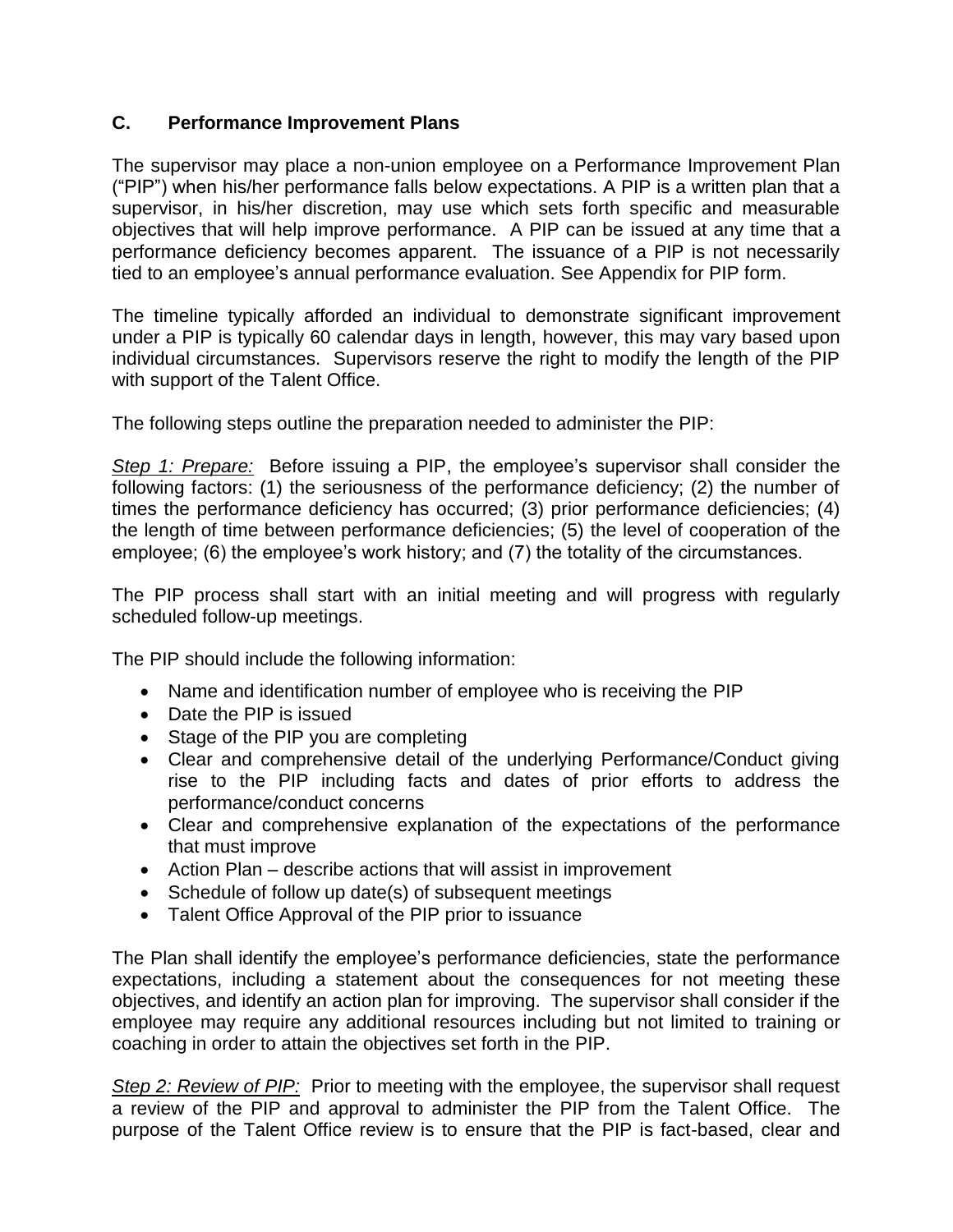comprehensive both as to the underlying concerns, as well as the expectations and measures for improvement.

*Step 3: Issuance of PIP:* During the initial meeting with the employee, the supervisor shall set forth the areas of concern and the expectations for improvement, including the plan of action. The supervisor may supplement the PIP after receiving the employee's input and feedback. All changes should be made before the supervisor and employee sign the PIP.

*Step 4: Follow up meetings with employee:* The supervisor and employee shall, as part of the PIP, establish regular follow-up meetings (weekly, bi-weekly or monthly). During these meetings they should discuss and document progress toward the objectives, and employees shall be provided the opportunity to ask questions and seek guidance or clarification on performance expectations. The supervisor shall ensure any potential roadblocks are discussed and that the employee has been provided the necessary tools and training.

*Step 5: Concluding the PIP:* Upon the conclusion of the timeline provided in the PIP for the employee to demonstrate improvement (typically 60 calendar days), the supervisor shall determine whether the employee will be:

- removed from the plan based upon demonstrated improvement, or
- retained on the Plan for an additional 30 days or a time period deemed appropriate by the supervisor, to demonstrate further improvement, or
- discharged due to failure to satisfactorily complete the PIP.

When the employee has met the PIP's objectives, the supervisor shall formally close the PIP and allow the employee to continue employment.

If the employee is unable to improve, refuses to commit to undertake the improvement outlined in the PIP, or his or her performance declines, then the supervisor may move to dismiss the employee.

Employees who are dismissed solely for not meeting a PIP's objectives shall not be designated as "ineligible for rehire" or "do not hire."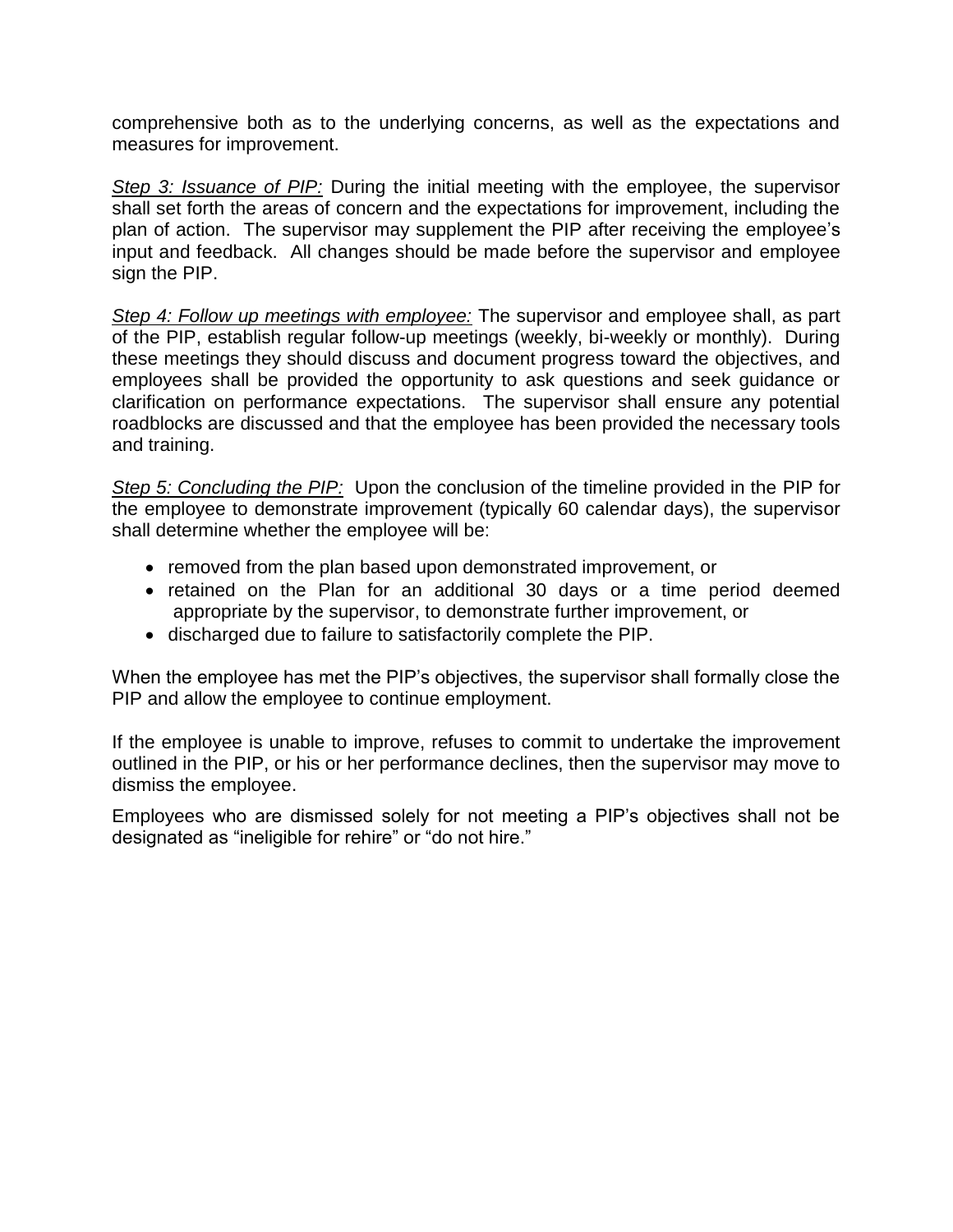#### **D. Discipline and Discipline Process For Non-Union Employees**

#### 1. Progressive Discipline and Types of Discipline.

a. *Types of discipline*. When a non-union employee commits an act of misconduct, there are three disciplinary options:

- Written Reprimand
- Suspension without pay (1 to 30 days)
- Recommendation of Dismissal.

Progressive discipline. The Chief Executive Officer encourages the use of progressive discipline in correcting employee misconduct or behavior. In deciding what level of discipline is appropriate in a given circumstance, the Chief Executive Officer or designee should consider the following factors: (1) the seriousness of the misconduct; (2) the number of times the misconduct has occurred; (3) prior acts of misconduct; (4) the length of time between acts of misconduct; (5) the reflection and cooperation of the employee in recognizing the misconduct and his/her willingness to take action to correct it; (6) the employee's work history; and (7) the totality of the circumstances.

While the Board encourages the use of progressive discipline, circumstances dictate that it cannot be used for every act of misconduct. Therefore, the Board uses progressive discipline at its discretion and does not solely rely on this concept in every instance when taking disciplinary action.

b. *Categories of Misconduct.* Categories of Misconduct categories include but are not limited to:

- Discrimination prohibited by the Board's Comprehensive Non-Discrimination, Title IX and Sexual Harassment Policy, which includes discrimination on the basis of race, color, sex, gender identity/expression, age, religion, disability, national origin or sexual orientation. Pregnancy discrimination is a form of sex discrimination.
- Retaliation prohibited by the Board's Comprehensive Non-Discrimination, Title IX and Sexual Harassment Policy, which includes retaliation against any person for having made a complaint or report of discrimination or sexual harassment, whether made internally, or externally with a federal, state, or local agency; or participating or aiding in an investigation of discrimination or sexual harassment, whether internal, or external with a federal, state, or local agency.
- Insubordination
- $\bullet$  Integrity/Ethics
- Law/Policy/Rule Violation
- Residency Policy Violation
- Providing False/Incomplete Information During an Investigation
- Payroll/Time Fraud
- Attendance Abuse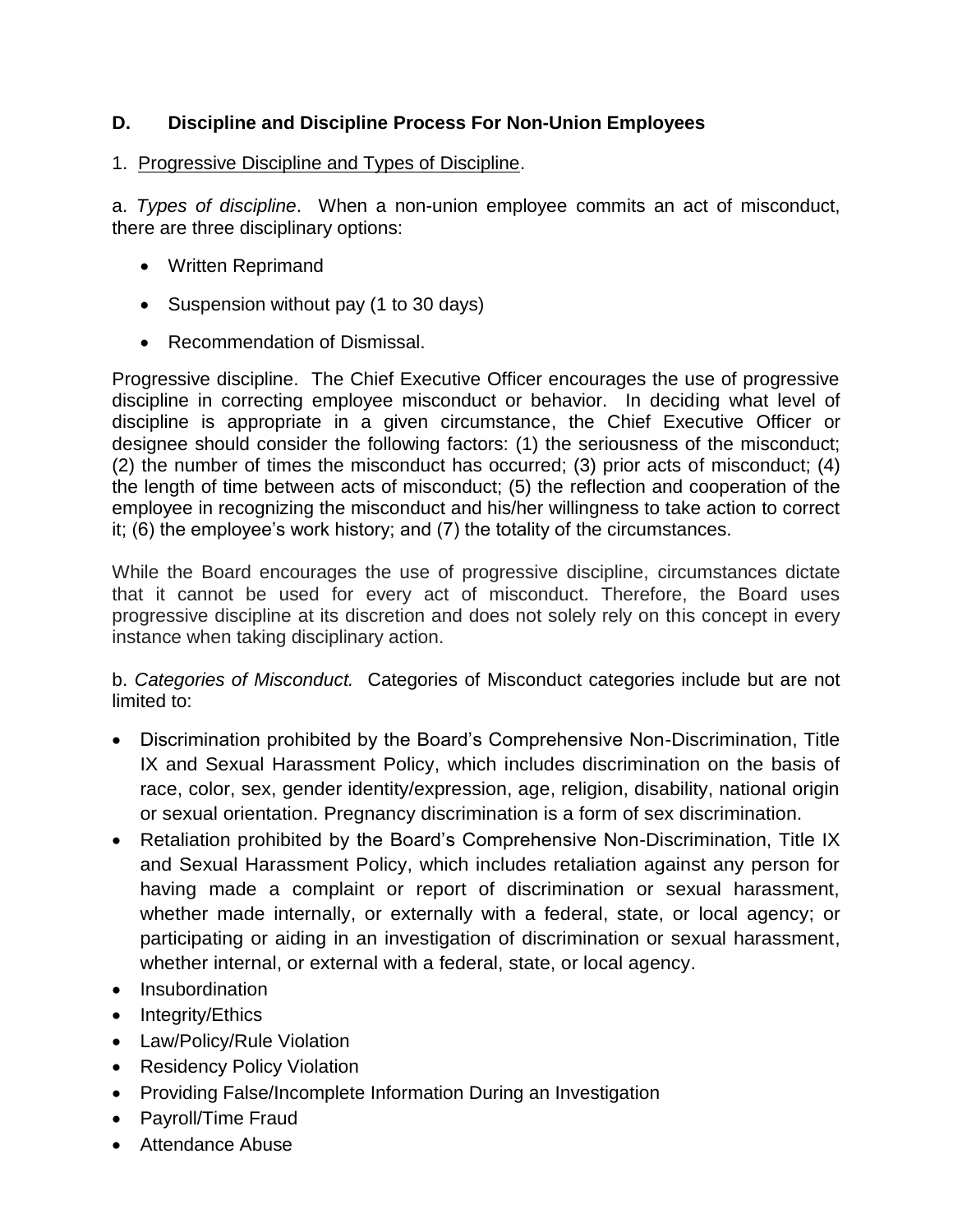- Fiscal Mismanagement
- Test Cheating
- Failure to Carry Out Duties
- Job Qualifications
- Drug/Alcohol Violations
- Corporal Punishment
- Negligent Supervision
- Conduct Unbecoming

c. *Progressive Discipline Guidelines.* The chart below provides guidance as to the Misconduct disciplinary process.

| <b>Overview of Types and Progressive Discipline</b>                                                                            |                                                                     |                                                                                                                                                                                                                  |                                     |  |  |
|--------------------------------------------------------------------------------------------------------------------------------|---------------------------------------------------------------------|------------------------------------------------------------------------------------------------------------------------------------------------------------------------------------------------------------------|-------------------------------------|--|--|
|                                                                                                                                |                                                                     |                                                                                                                                                                                                                  |                                     |  |  |
| <b>Type of Misconduct</b>                                                                                                      | <b>Discipline</b>                                                   | <b>Description of Discipline</b>                                                                                                                                                                                 | <b>Support</b>                      |  |  |
| First instance of<br>misconduct that<br>should not be<br>repeated but that<br>does not warrant a<br>suspension or<br>dismissal | Written<br>Reprimand                                                | This is a notice to the<br>employee that his/her<br>conduct is inappropriate<br>and if repeated after the<br>Written Reprimand may<br>result in a suspension or<br>dismissal, depending on<br>the circumstances. | Talent Office and the<br>Supervisor |  |  |
| Violation of a serious<br>workplace infraction                                                                                 | Suspension<br>without pay of<br>one (1) to thirty<br>(30) work days | This is a suspension<br>without pay to the<br>employee that he/she<br>violated a serious<br>workplace infraction and if<br>repeated may result in<br>dismissal, depending on<br>the circumstances.               | Talent Office and the<br>Supervisor |  |  |
| Egregious or repeated<br>misconduct that<br>warrants dismissal                                                                 | <b>Dismissal</b>                                                    | A formal notice that the<br>employee will be dismissed<br>from Board employment<br>due to egregious or<br>repeated misconduct.                                                                                   | Talent Office and the<br>Supervisor |  |  |

#### 2. Discipline Process.

For all discipline meetings, the following procedures shall apply:

- The supervisor shall invite the non-union employee to a meeting to discuss the alleged misconduct;
- At the meeting, the non-union employee shall be given an opportunity to respond to the alleged misconduct by presenting documents or making a statement;
- A suspension without pay may be for one (1) to thirty (30) days and may only be issued for serious workplace infractions. Dismissal may be warranted for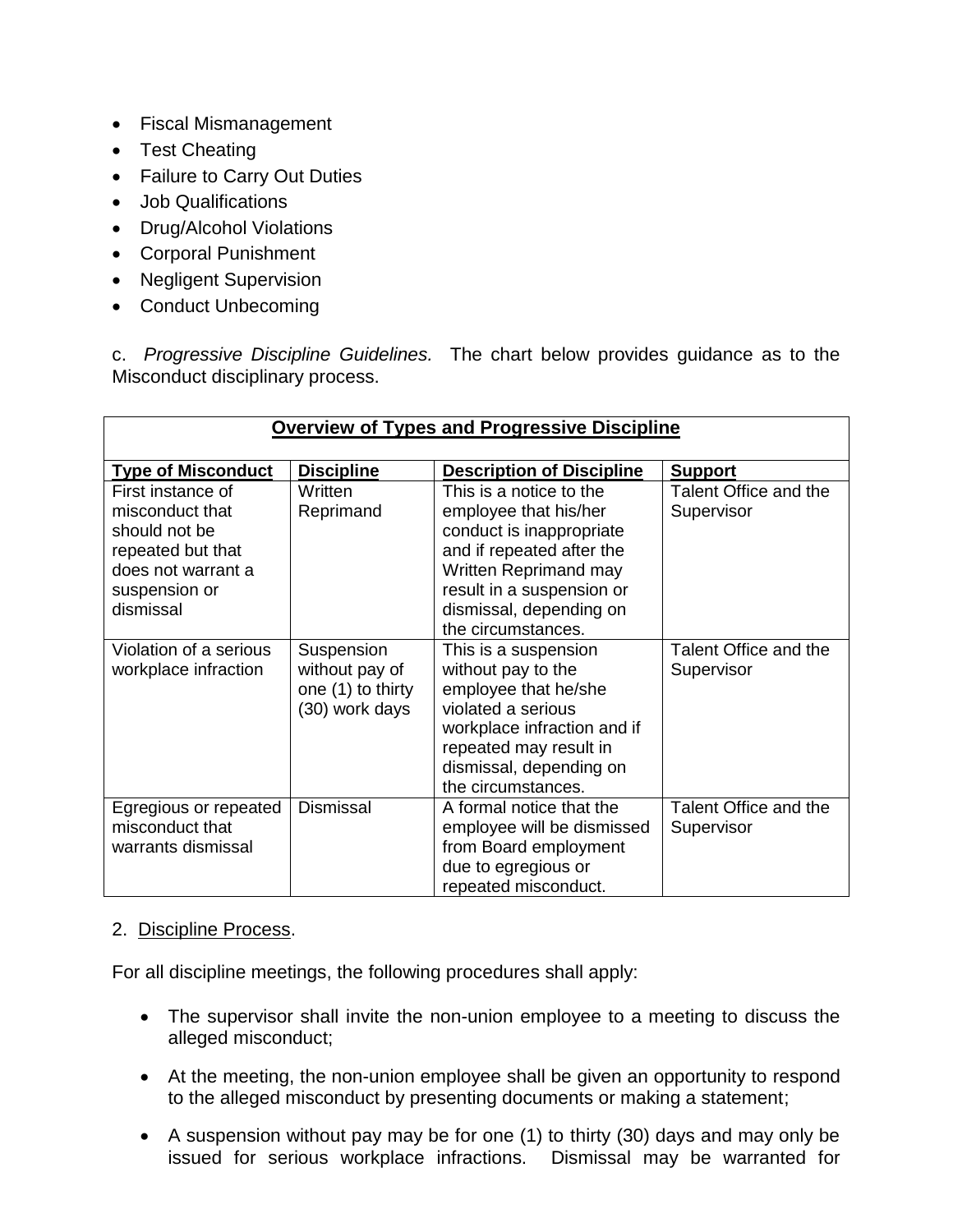egregious or repeated misconduct. Examples of serious or egregious workplace infractions include discrimination, sexual harassment, retaliation, workplace violence, creating unsafe working conditions, and similar serious or egregious misconduct.

- After consultation with the Talent Office, the supervisor shall determine whether to issue a Written Reprimand, Suspension or a Recommendation of Dismissal. The supervisor's final decision shall be provided to the non-union employee in writing (see Appendix for form).
- A Recommendation of Dismissal shall be presented to the Board or CEO or designee for a final decision in accordance with Board Rules and State Law.

When a non-union employee engages in alleged misconduct, but transfers to a new Chicago Public Schools position before discipline is instituted, the employee's former supervisor or manager shall follow the discipline process outlined in this Section for misconduct that occurred prior to the new reporting relationship. The former supervisor or manager shall contact the Talent Office when they encounter this situation to coordinate this discipline with the employee's new supervisor or manager.

#### **E. Effective Date**

These guidelines shall take effect on May 25, 2016. Any misconduct that occurred before May 25, 2016 shall be governed by the prior Board rules and policies that were in effect at the time the misconduct occurred. Any misconduct that occurs on or after May 25, 2016 shall be governed by these guidelines.

#### **Appendixes:**

**Appendix A – Performance Improvement Plan for Non-Union Employees**

**Appendix B – Misconduct Form**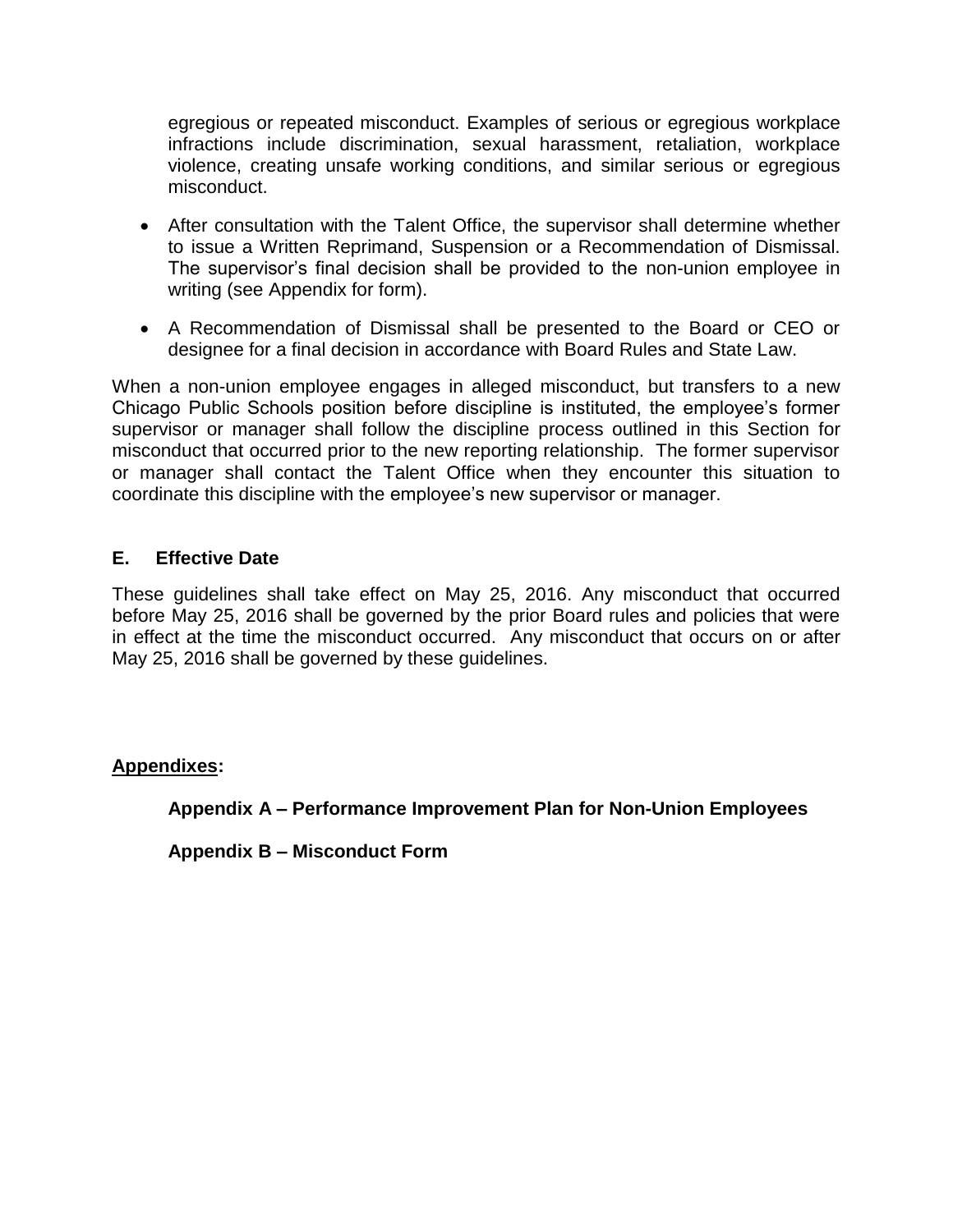| <b>Employee Name:</b> | $\overline{\phantom{a}}$<br>Date: |
|-----------------------|-----------------------------------|
|                       |                                   |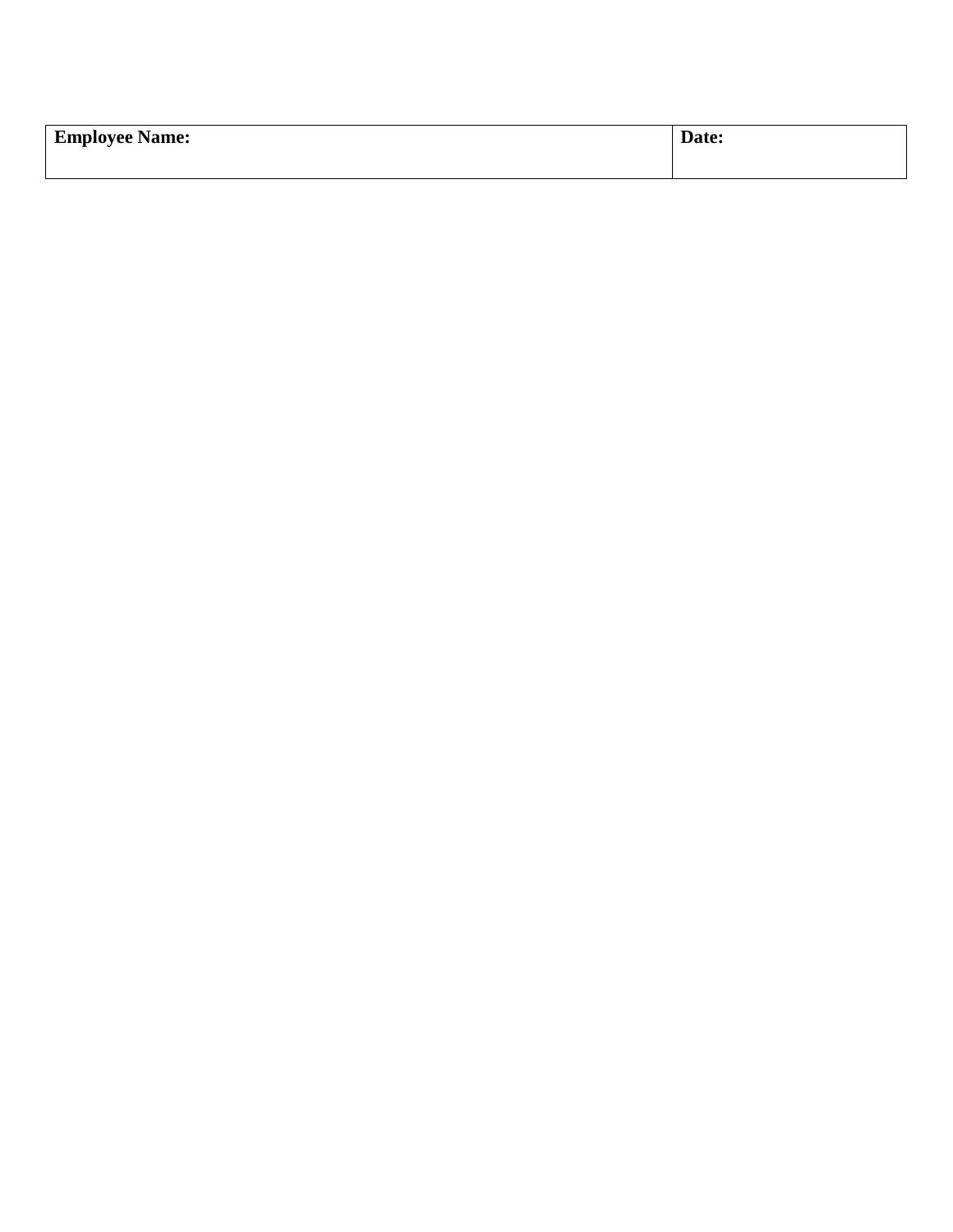| Performance:                                                                                                                                                                                                                                                                                    | Follow Up Date: |
|-------------------------------------------------------------------------------------------------------------------------------------------------------------------------------------------------------------------------------------------------------------------------------------------------|-----------------|
| <b>Initial Meeting</b>                                                                                                                                                                                                                                                                          |                 |
| First 30 Day Follow<br>$\Box$                                                                                                                                                                                                                                                                   |                 |
| 60 Day Follow Up                                                                                                                                                                                                                                                                                |                 |
| Talent Office Signature Approval (obtain prior to issuance):                                                                                                                                                                                                                                    |                 |
|                                                                                                                                                                                                                                                                                                 |                 |
| Corrective Action Category(s): Identify the category(s) for which you are executing this Plan                                                                                                                                                                                                   |                 |
| Description: Describe in detail the employee's performance issue(s). Include facts, such as the date(s), time(s)<br>and location( $s$ ) of instances as well as dates of prior discussions about this issue. Include the impact of the<br>deficiency on students, CPS, other team members, etc. |                 |
| Complete this Section in Advance                                                                                                                                                                                                                                                                |                 |
|                                                                                                                                                                                                                                                                                                 |                 |
|                                                                                                                                                                                                                                                                                                 |                 |
|                                                                                                                                                                                                                                                                                                 |                 |
|                                                                                                                                                                                                                                                                                                 |                 |
|                                                                                                                                                                                                                                                                                                 |                 |
| Action Planning: Set forth specific and measurable objectives that will help improve performance, changes that<br>need to occur to resolve the deficiency as well as assistance that will be provided to support needed changes, if<br>any.                                                     |                 |
| This Section May be Based on the Discussion with the Employee                                                                                                                                                                                                                                   |                 |
|                                                                                                                                                                                                                                                                                                 |                 |
|                                                                                                                                                                                                                                                                                                 |                 |
|                                                                                                                                                                                                                                                                                                 |                 |
|                                                                                                                                                                                                                                                                                                 |                 |
|                                                                                                                                                                                                                                                                                                 |                 |
| Failure to improve this performance deficiency will result in a progression of this performance improvement                                                                                                                                                                                     |                 |
| process.                                                                                                                                                                                                                                                                                        |                 |
|                                                                                                                                                                                                                                                                                                 |                 |
|                                                                                                                                                                                                                                                                                                 |                 |
|                                                                                                                                                                                                                                                                                                 |                 |
|                                                                                                                                                                                                                                                                                                 |                 |
| <b>Employee Comments:</b>                                                                                                                                                                                                                                                                       |                 |
|                                                                                                                                                                                                                                                                                                 |                 |
|                                                                                                                                                                                                                                                                                                 |                 |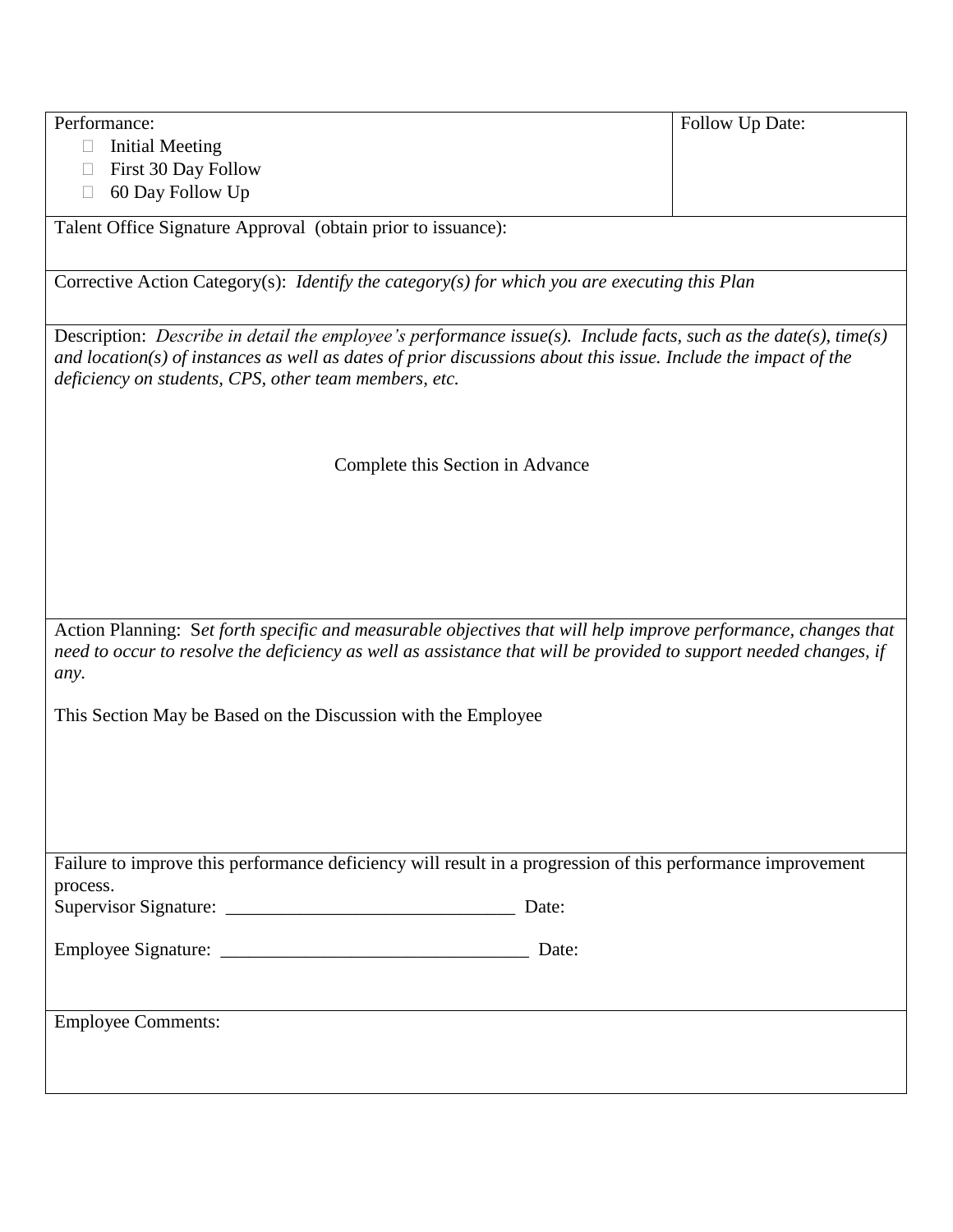#### NON-UNION EMPLOYEE MISCONDUCT FORM

|                                                                                                                                                                                                                                                                                | <b>Appendix B</b>        |
|--------------------------------------------------------------------------------------------------------------------------------------------------------------------------------------------------------------------------------------------------------------------------------|--------------------------|
| <b>Employee Name:</b>                                                                                                                                                                                                                                                          | Date:                    |
| Written Reprimand<br>Suspension without pay for 1 to 30 days (serious workplace violations)<br>⊔<br><b>Recommendation for Dismissal</b><br>П                                                                                                                                   | Follow Up Date (if any): |
| Talent Office Signature Approval (obtain prior to issuance):                                                                                                                                                                                                                   |                          |
| Corrective Action Category(s): List the overall reason for the meeting (e.g., Attendance)                                                                                                                                                                                      |                          |
| Description: Describe in detail the employee's misconduct. Include facts, such as the date(s), time(s) and<br>$location(s)$ of the event as well as dates of prior discussions about this issue. Include the impact of the deficiency<br>on students, other team members, etc. |                          |
| Complete this Section in Advance                                                                                                                                                                                                                                               |                          |
| Follow Up: Describe specifically any changes that need to occur to resolve the deficiency as well as assistance                                                                                                                                                                |                          |
| that will be provided to support needed changes, if any.                                                                                                                                                                                                                       |                          |
| This Section May be Based on the Discussion with the Employee                                                                                                                                                                                                                  |                          |
| If issuing a suspension without pay for serious workplace violations:                                                                                                                                                                                                          |                          |
|                                                                                                                                                                                                                                                                                |                          |
| b) Start and End date of suspension without pay_________________________________                                                                                                                                                                                               |                          |
|                                                                                                                                                                                                                                                                                |                          |